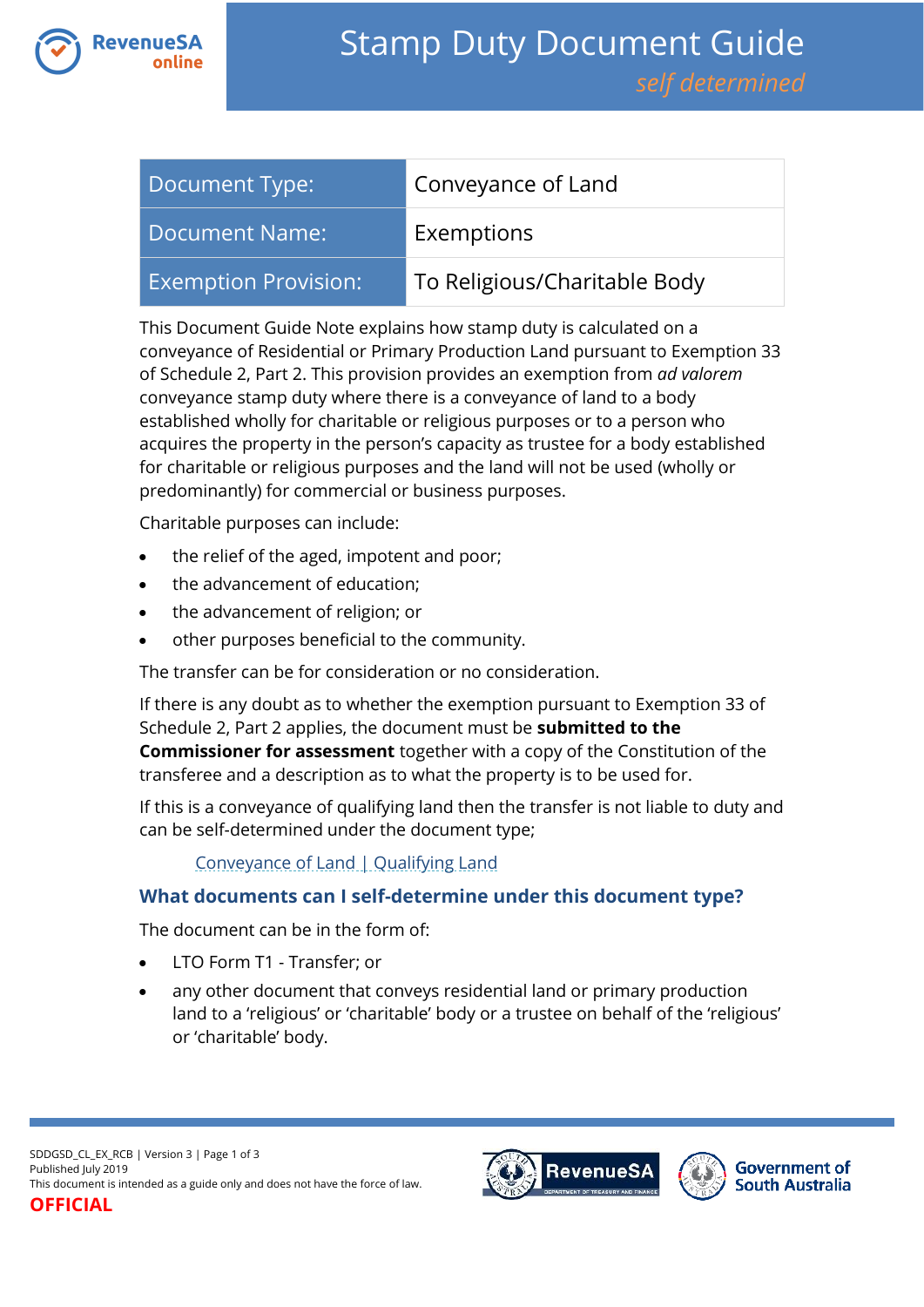

# **What types of transactions can I self-determine under this document type?**

A conveyance of residential land or primary production land is deemed **suitable**  for self-determination under this document type where:

- the land is transferring to a body established for charitable or religious purposes or to a person who acquires the property in the person's capacity as trustee for a body established wholly for charitable or religious purposes; and
- the land will not be used (wholly or predominantly) for commercial or business purposes; even where any revenue, income or other benefit arising from the use of the property for commercial or business purposes will be applied toward the religious or charitable purposes of the body.

## **What evidence do I need to retain for audit purposes?**

For audit purposes, you will need to retain the following documentation either in paper form or electronic form:

- a copy of the documents;
- evidence that a stamp duty determination has been made (i.e. Certificate of Stamp Duty, Document ID or stamped document);
- a copy of the Constitution of the transferee; and
- a description of what the land is to be used for.

## **What Section(s) of the** *Stamp Duties Act 1923* **applies?**

Exemption 33 of Schedule 2, Part 2

### **What stamp duty is payable on this document?**

This document is exempt from stamp duty.

### **Examples**

Transfer of Residential Land for no consideration where the land is wholly for religious purposes

Bill transfers residential Land to a church for **no consideration**. The land is to be used wholly for religious purposes.

The document is self-determined under this document type as **Exempt**. The transaction is exempt from stamp duty pursuant to Exemption 33 of Schedule 2, Part 2.